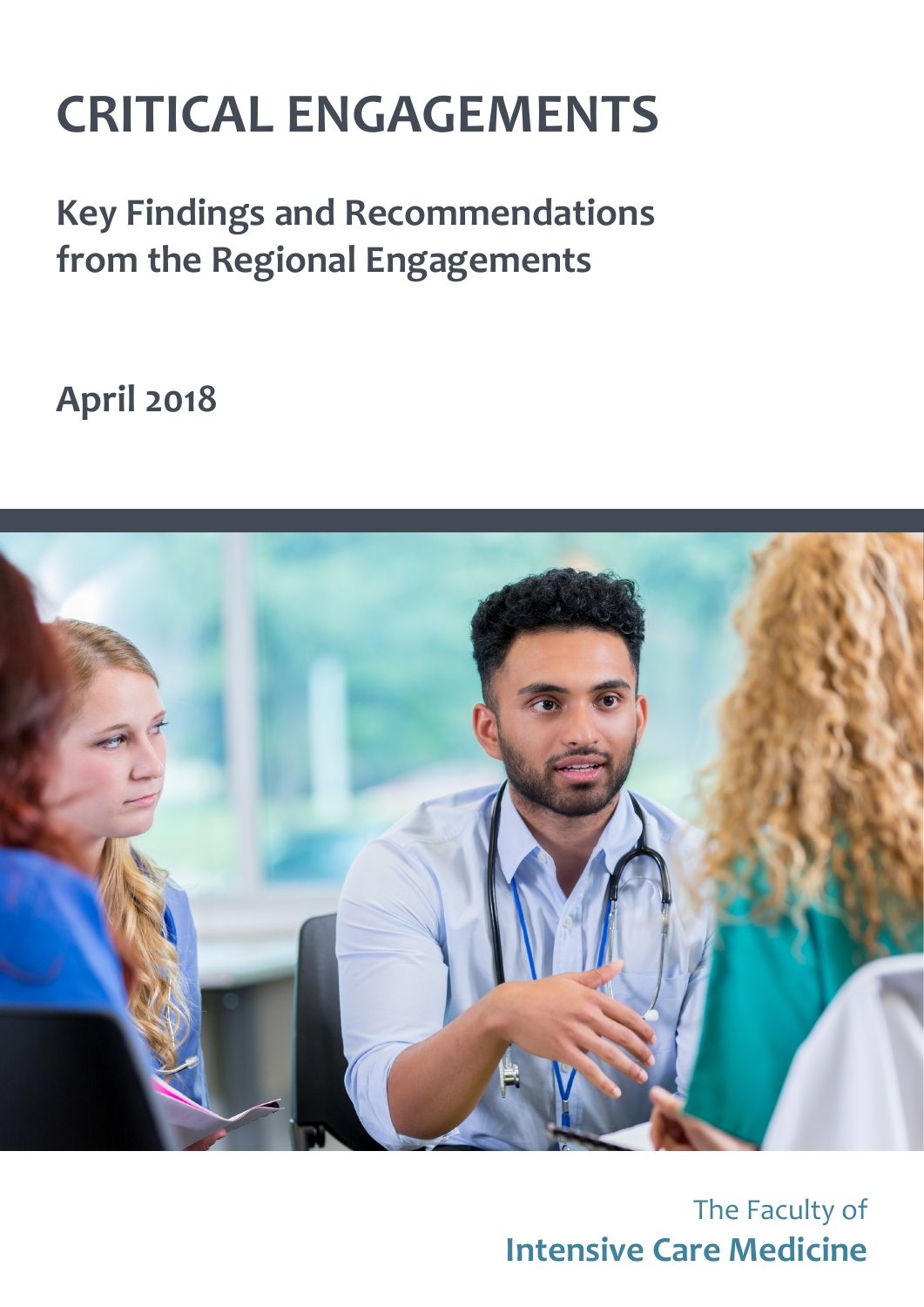#### Contents page

| 1   | <b>EXECUTIVE SUMMARY</b>                          |   |
|-----|---------------------------------------------------|---|
| 1.1 | Developing a workforce dataset for critical care  |   |
| 1.2 | The need for regional workforce engagements       | 2 |
| 1.3 | Themes from the first six engagements             | 3 |
|     |                                                   |   |
| 2   | <b>THEMES</b>                                     | 4 |
| 2.1 | General points                                    | 4 |
| 2.2 | Staffing: Key overall points                      | 4 |
| 2.3 | Staffing: Nursing and Allied Health Professionals | 4 |
| 2.4 | <b>Staffing: Consultants</b>                      | 6 |
| 2.5 | Staffing: Doctors in training                     | 6 |
| 2.6 | Staffing: Advanced Critical Care Practitioners    |   |
| 2.7 | Resources: Bed and commissioning                  | 8 |
| 2.8 | Impact of GPICS and visiting                      | 8 |
| 2.9 | Specialist critical care provision                | 8 |
| 3   |                                                   | 9 |
|     | <b>RECOMMENDATIONS</b>                            |   |

*"Overall I found the FICM engagement day, and the process and thought around, it really useful. Scotland has a small, but cohesive critical care community, and whilst I've had many of the same discussions more informally with colleagues from across the country it was useful for us all to meet and discuss things in a more formal and structured fashion.*  $\mathcal{U}$  -<br>Dverall

*Many of the issues highlighted were not new, and relate to the difficulties of providing high quality critical care services across a large geographical area with generally lower population density than England. There are many small units similar to mine, and as always useful to think of how we can reach solutions/compliance with GPICS etc. with colleagues facing similar challenges.*

*In regard to workforce planning it was concerning about the workforce/demand projections. Whilst the workforce projections are frightening, I felt strangely reassured knowing that everyone else is in the same boat, facing similar issues, and that we have the support of the Faculty with this. Personally working in a small unit with unfilled posts the event was useful to focus the mind and to think about how we may be able to recruit."*

*Gordon Houston, Lead Clinician Intensive Care Medicine Crosshouse Hospital, Kilmarnock*

"<br>"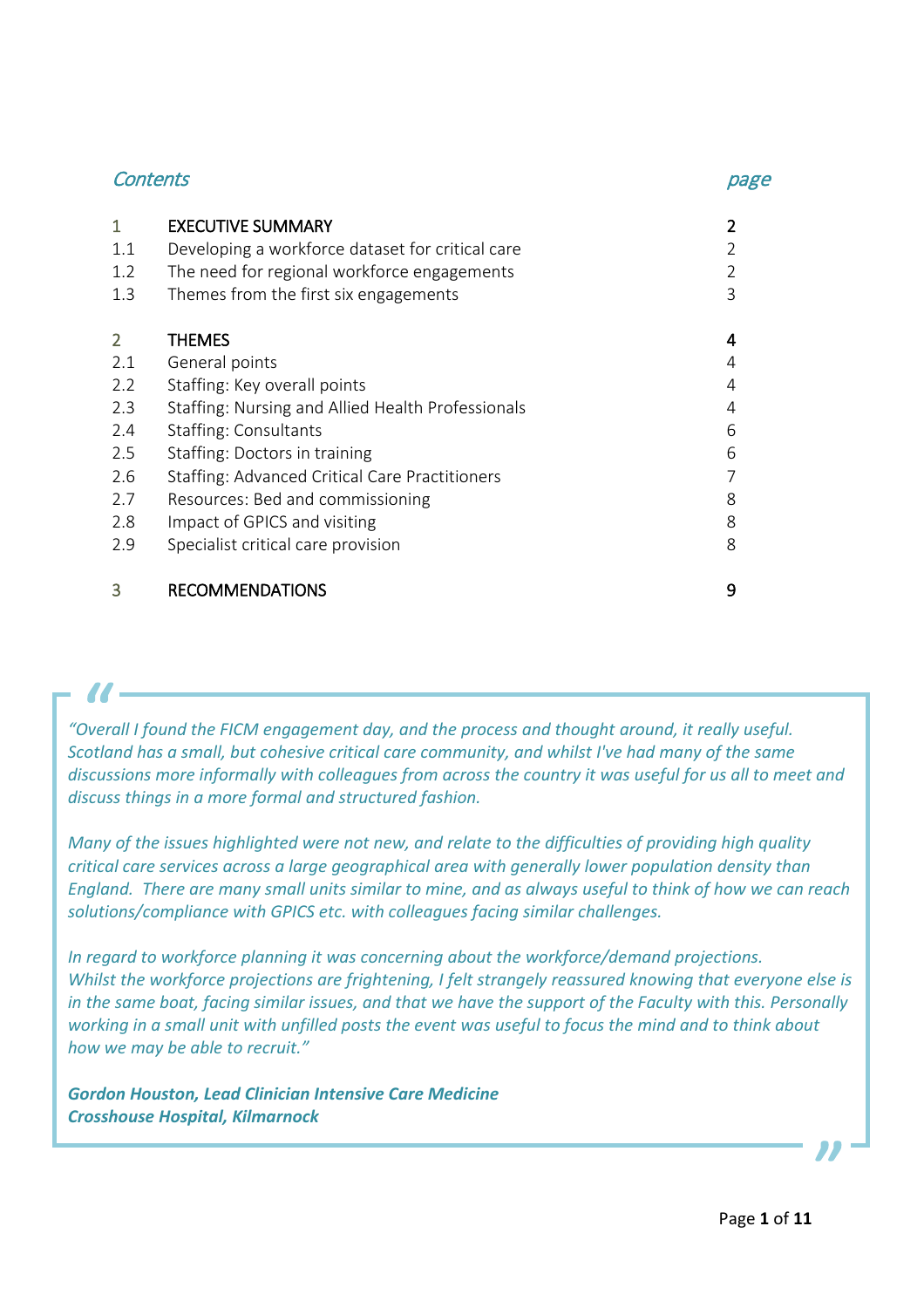*"[It] helped to clarify the issues with delivering critical care in our region, mainly through the work already carried out before the event, especially by the training committee. The discussions raised some interesting points and ideas that wouldn't have been thought of otherwise. My main concern is that although a lot of issues were identified, there appears to be no way to solve most of them which is a bit disheartening."*  $\mathcal{U}$  -<br>It] help<br>ready

#### **North West Region Faculty Tutor**

#### **1 EXECUTIVE SUMMARY**

#### *1.1 Developing a workforce dataset for critical care*

Over the last few years, the Faculty has been able to undertake a handful of censuses to provide the specialty with key information about the medical workforce for critical care (consultants, doctors in training, Staff and Associate Specialists, Advanced Critical Care Practitioners). This national headline data proved essential in taking forward work with the Centre for Workforce Intelligence during their in depth review of the specialty which predicted a significant growth in the need for critical care services over the coming twenty years. The Critical Care Network – National Nurse Leads (CC3N) added invaluable data to this national picture with their National Critical Care Non-Medical Workforce Survey (2016) and their subsequent nursing workforce survey (2018), which supplied key information on the nursing and Allied Health Professional workforce in critical care. We thank them for sharing their latest findings in Section 2.3 of this report.

#### *1.2 The need for regional workforce engagements*

In 2015, the Faculty agreed the need to supplement, bolster and improve this data with the regional engagements. The engagements were conducted with the aim of:

- Describing the current supply of ICM/critical care facilities in each participating region and presenting an assessment of likely future (5-10 years) demand.
- Identifying the likely future location of critical care services based upon current service provision and networks of clinical care surrounding regional centres.
- Presenting the best estimates that can be made of the current trained medical workforce in ICM in the region, their distribution and demographic; and the workforce in training.
- Conducting discussion sessions to reconcile supply and likely demand for ICM, with the current and projected workforce.
- Providing a data report that could be used by the region (across Trusts, Networks and the Deanery) to exert professional pressure in order to address areas of workforce concern.

"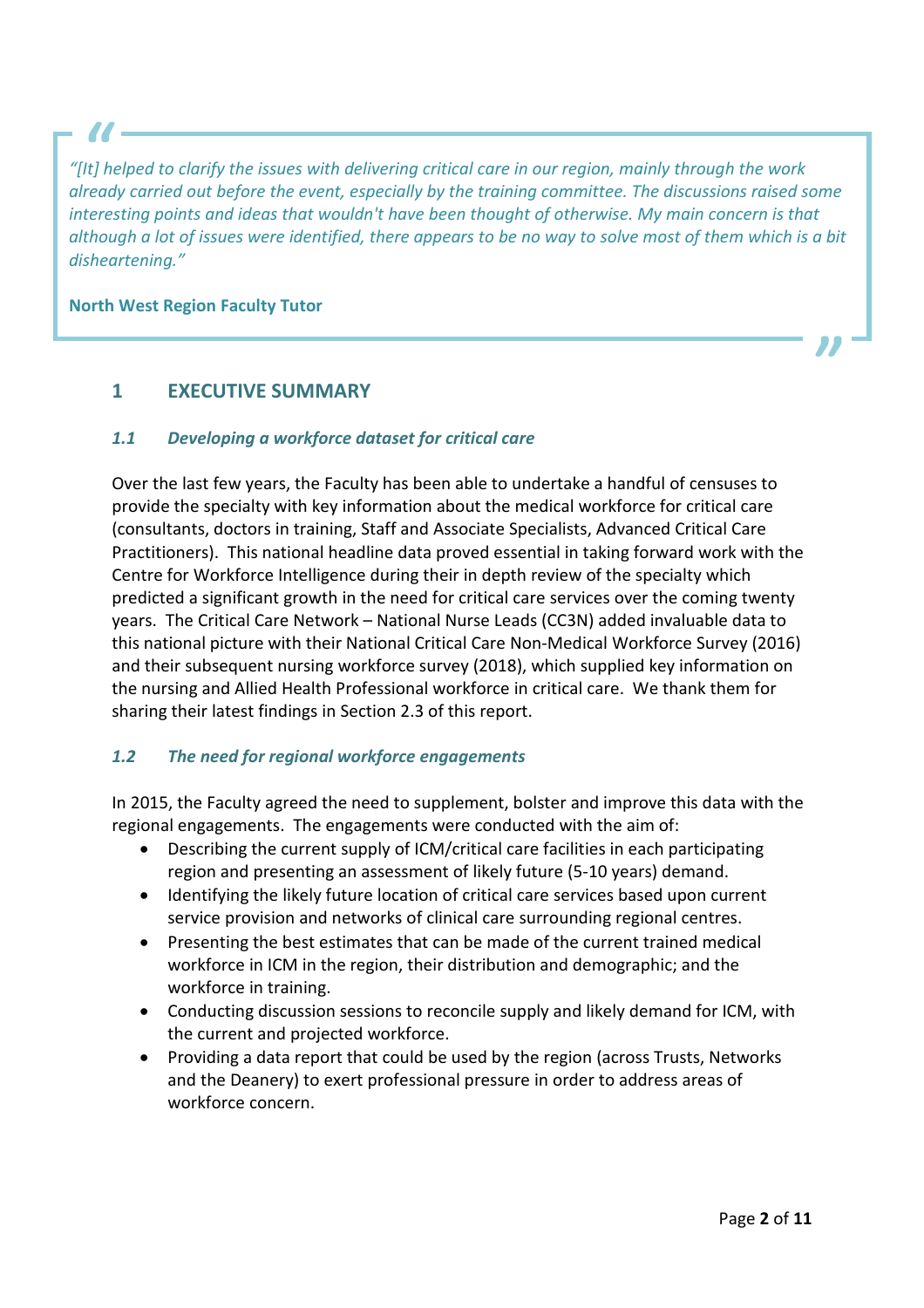#### *1.3 Themes from the first six engagements*

This report provides an overview of the themes discussed during the first six workforce engagements conducted by the Faculty. The themes have been grouped and where applicable, suggestions for future action by the Faculty or other stakeholders have been identified. The first six workforce engagements included the devolved nations of Scotland and Wales and four English regions of the North West, the West Midlands, Yorkshire & Humber and the East Midlands.

As demonstrated in Section 2 below, these engagements have given the Faculty essential information about how workforce decisions are moving forward locally. This does not mean the end of the regional engagements and we look forward to starting the second wave of engagements in November this year in South West Peninsula. If you are interested in having an engagement in your region, please contact the Faculty.

The information from the first six engagements, along with census data and the solutions gathered from the Critical Futures initiative, has now given us the weight to take forward discussions with national bodies effectively. See Section 3 for further information.

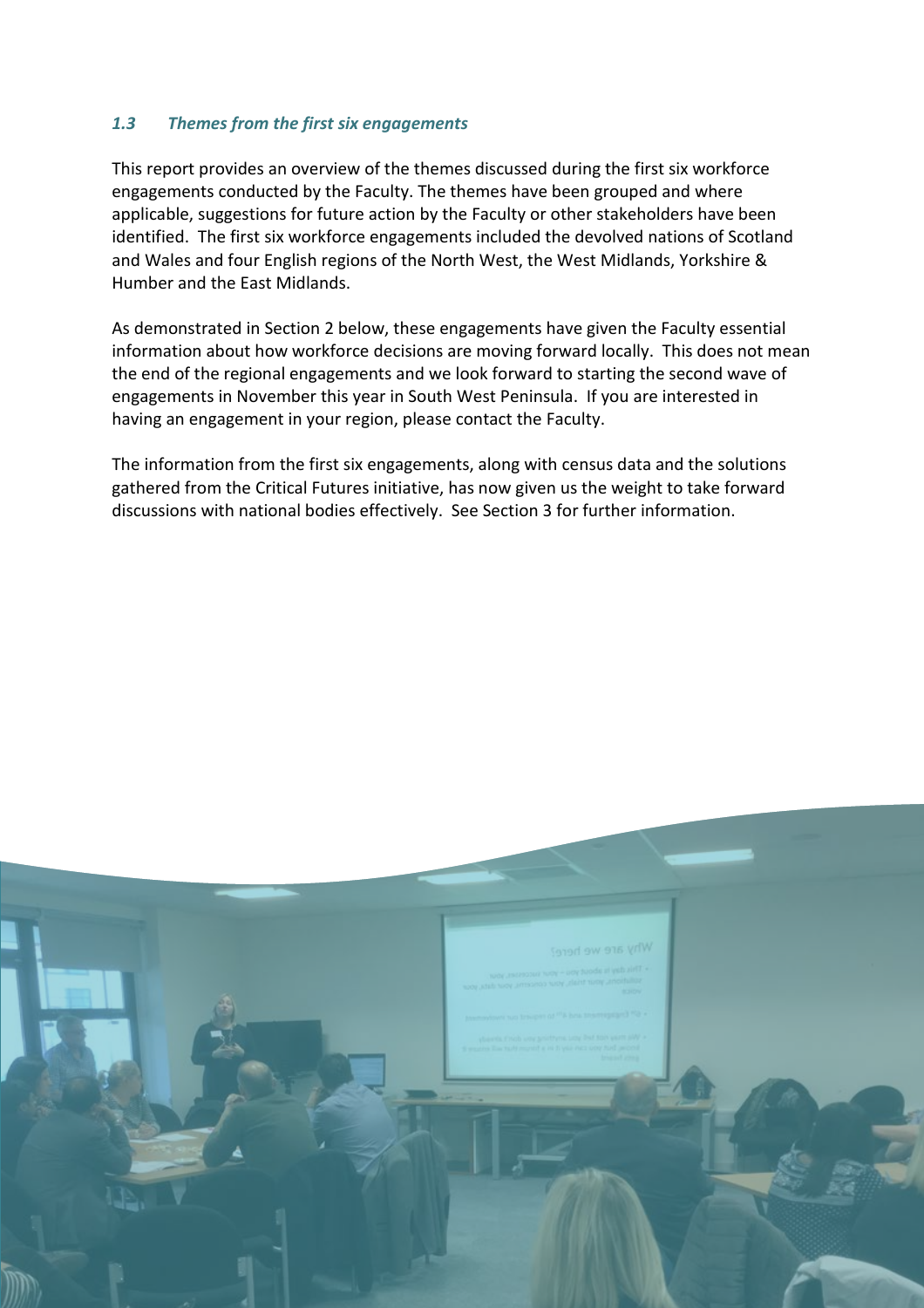#### **2 THEMES**

#### *2.1 General points*

- All regions contain areas of high population density (large teaching/associated teaching hospital units), small rural DGHs (isolated) and intensive care units in hospitals serving a much lower population density. **Regions had different combinations of challenges from balancing the needs of these different populations** (i.e. the geographical boundaries of mountains in Wales, the large area of Yorkshire and Humber).
- Increasing ward demands and the associated de-skilling of ward care was linked to the perceived **mismatch in expectations from parent teams about what critical care can achieve**. There is work to do on managing expectation from referring teams and patients/relatives, which can be considered as part of an escalation of treatment project under the Faculty's new End of Life Care initiative, borne from Critical Futures.
- Each region had different **local systems (i.e. Networks, Schools) to connect and share solutions and reach common goals**, but these differed in how well they functioned. There would be much benefit in streamlining ways to share best practice.
- There are many external factors affecting the increasing requirements of critical care provision, including an **ageing population and increasing patient frailty**.

#### *2.2 Staffing: Key overall points*

- There was widespread recognition of **a general lack of staff to effectively run units**, with medical, **nursing and Allied Health Professionals (AHP)** groups all affected. This corresponds to data from the CC3N report.
- **Smaller units often reported a lack of resident medical staff** with adequate competencies to provide cover. The resident is often providing cross cover to other areas (i.e. theatres or obstetrics). Smaller units also reported having difficulty recruiting consultant staff with a CCT (or equivalent) in ICM.
- **Some larger units lack sufficient resident staff to support a ratio of 1 doctor to 8 patients**.
- Though there was enthusiasm about **teleworking/combining rotas**, the majority felt this could not be a workable solution on its own to current ICM staffing concerns.
- **Geography is a significant factor in staffing some units**: long commuting distances are undesirable and there is a notable impact on recruitment and retention if staff are expected to move between sites.

#### *2.3 Staffing: Nursing and Allied Health Professionals*

- There was **a direct link between the pressure on nursing staff working practices (e.g. bed ratios) and low morale and retention issues** for nurses.
- **AHP and pharmacist support is only resourced well in some areas**. Despite this provision being essential, GPICS recommendations do not seem to have impacted greatly on this element of service provision.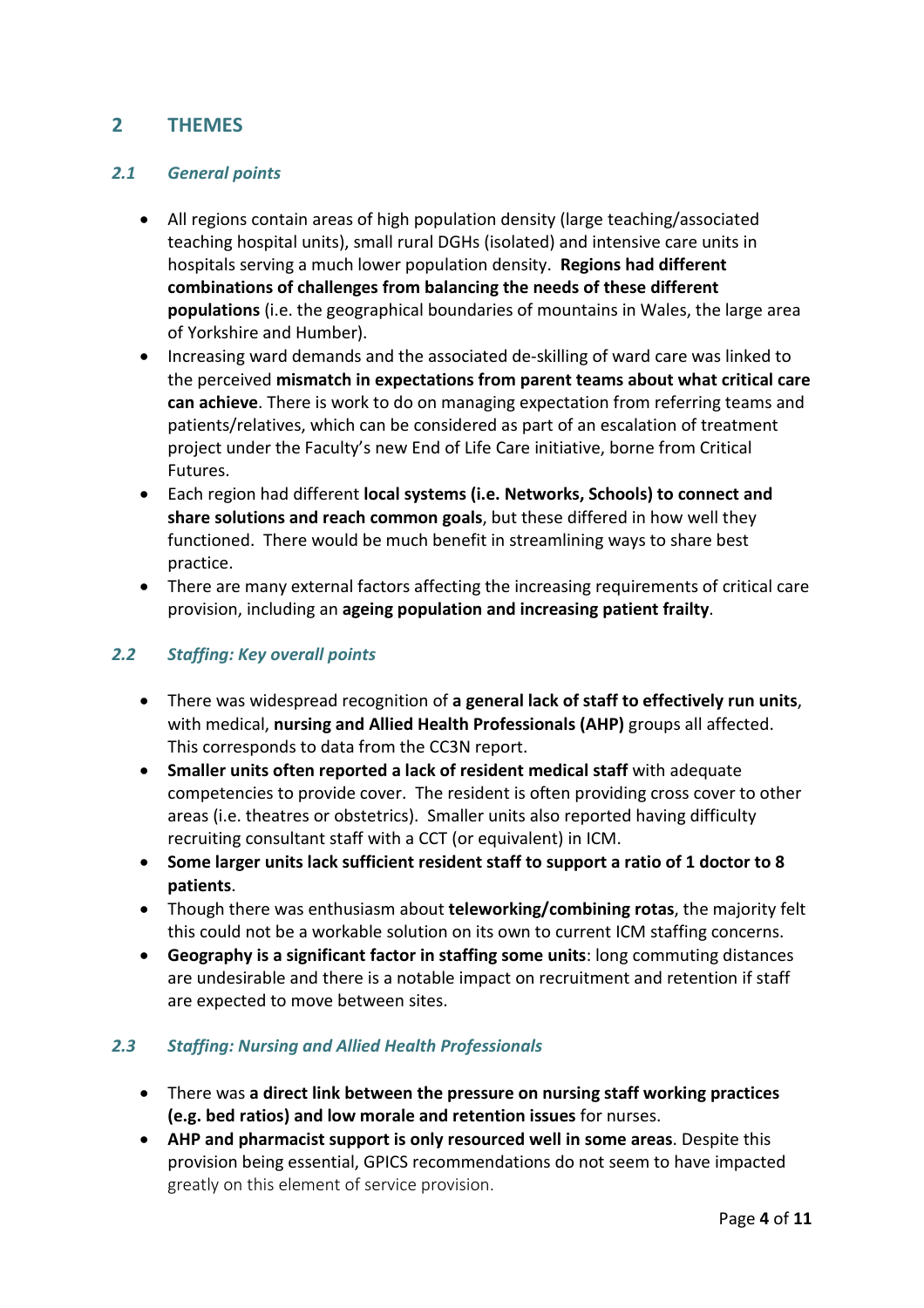**The Critical Care Network National Nurse Leads (CC3N) published an Overview Report on the National Critical Care Non-Medical Workforce Survey in March 2016, which covered data on AHP workforces. It is available on the CC3N website at [http://cc3n.org.uk/.](http://cc3n.org.uk/)** We have quoted the key findings below:

- "These data suggest that 86% (145/169) of critical care environments have access to a **dietitian**.
- These data suggest that only 30% (43/145) of critical care environments can identify a **Speech and Language Therapist**.
- These data suggest that funded staffing for **Occupational Therapy** in critical care is very low with 14% (20/146) of units reporting any form of Occupational Therapy input.
- These data suggest only 17% (23/135) of units in the country have a service offering **psychological support** to patients and families in the unit, with the majority (65%) of these units having access to only one psychologist (15/23).
- On-going physical rehabilitation was limited, with only 29% of units reporting **physiotherapy** contributing to follow-up clinics and only 19% reporting the provision of outpatient based services when discharged.
- Of the 186 units who responded 165 (89%) had a dedicated critical care **pharmacist**; 21 (11%) did not. For the units who report having a critical care pharmacist graph 6 provides a breakdown by banding."

CC3N also published a recent critical care nursing workforce survey (CC3N, 2018) which indicates that:

- An **increased number of critical care units are seeking to recruit registered nurses from overseas to fill vacancies**, with some regions reporting up to 50% of the registered nursing staff workforce being from overseas countries. Nationally, 9.9% of the critical care nursing workforce is made up of staff from EU countries, with a further 16.6% being recruited from non-EU countries.
- At the time of the survey there were **over 1440 registered nursing vacancies reported in critical care areas**, representing 8.35% of the nursing workforce. The change to pre- registration nurse training from a bursary supported programme is highly likely to impact on the numbers of newly qualified registered nurses in the near future. Agency use has reduced since the previous survey, although this is likely to be as a result of the introduction of the cap on agency spending and may not necessarily indicate improved staffing numbers.
- There are now **fewer regions with in excess of 20% of the nursing workforce over the age of 50; however this represents a loss of critical care nursing experience**.
- **Critical care nursing staff are increasingly being requested to fill gaps in ward staffing** which is a poor use of a specialist nursing workforce and can impact on training and development, morale, sickness and staff turnover. At the time of the survey, 18 critical care units reported an annual staff turnover in excess of 20% with some as high as 42%.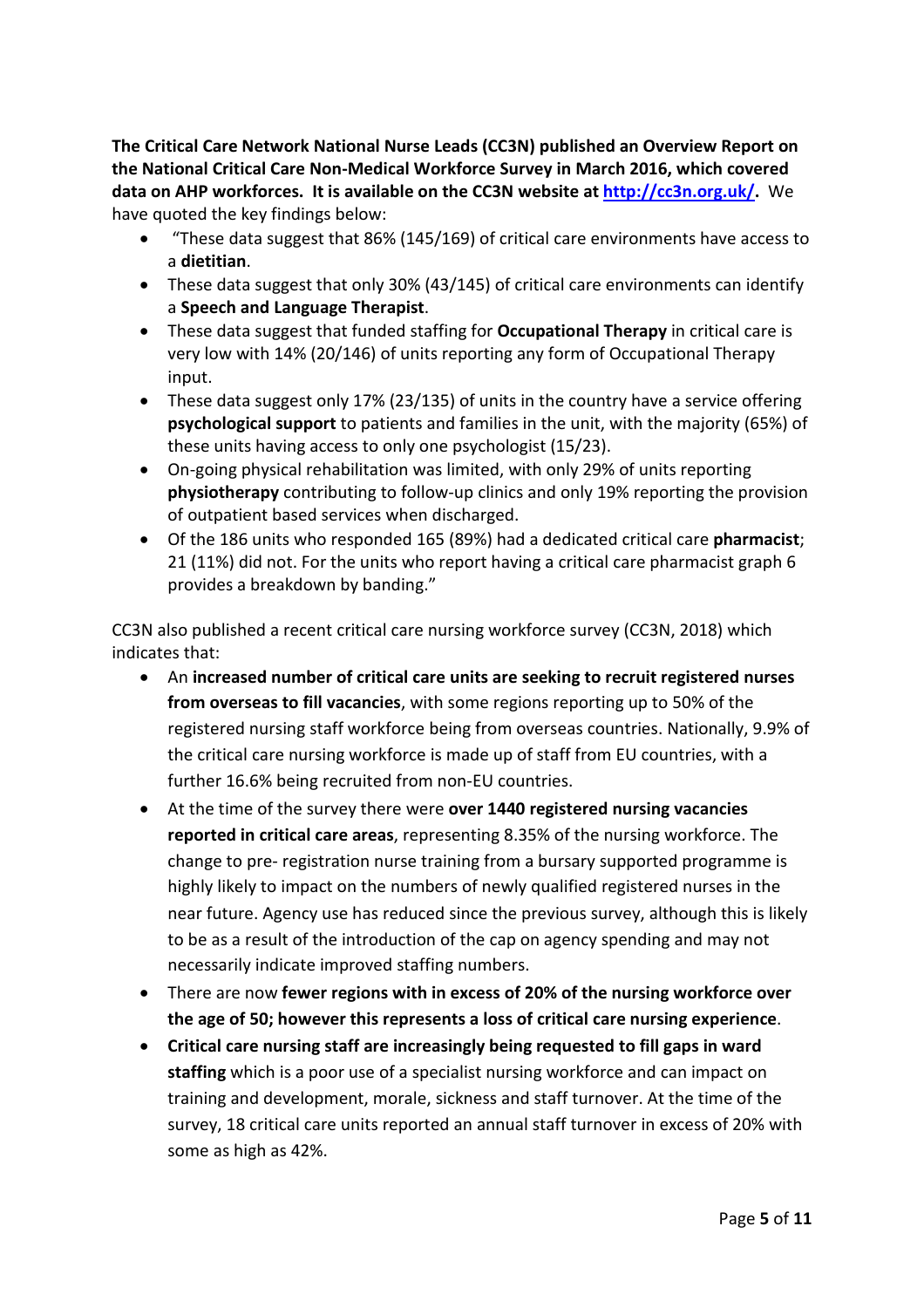- Since the survey undertaken in 2016, there has been an **increase on the number of units having a supernumerary clinical coordinator rostered across all shifts**.
- Although there has been a**n increase in the number of ACCPs to support medical staffing rotas, these posts are mostly filled by experienced nursing staff**. Whilst this provides benefit to patient care and provides another route for clinical career development, there is a further loss of senior nursing leadership, mentorship and support to junior nursing staff.
- There has been a **significant increase in the adoption of the CC3N national step competency framework for critical care nurse education**.
- 48.8% of registered nursing staff have completed a critical care course, there are however **serious concerns about the reduction in CPD funding** and the impact that will have on the access and provision of future post-registration critical care nurse education.

#### *2.4 Staffing: Consultants*

- **The frequency of on-call is a significant problem** in many units but especially in those units where the on-call has been split from anaesthesia and the unit cannot recruit new consultants with ICM training or interest.
- The intensity of on-call is rapidly increasing as expectations of the public and the medical profession as a whole rise. The intensity means more on the floor presence when "on-call". **A number of concerns were raised by consultants as they face the prospect of their own ageing, increased retirement age and the ability to manage the on-call element of their work .** There is a need for job planning to more widely reflect the actual working of ICM consultants.
- Attendees desired guidance on minimum on-call rotas, managing on-calls, and job planning, as they get older. **Newer, flexible ways of working need exploration and publicity**, which are already under review by the Faculty.
- There was a direct link reported between **a lack of middle grade cover/trainee availability** to negative views by consultants on their desire to keep working in ICM. Consultants 'acting down' are not generally desirable long term workforce solutions.
- There is a perception from some that they are currently **unable to support nonanaesthetic ICM consultants working on ICU (mostly smaller or remote hospitals)**. Much more needs to be done to promote the value of ICM consultants to an acute care hospital regardless of training origin.
- The greatest need reported was for **consultant posts in hospitals delivering little/no ICM training** at present and consequently thought to be unattractive to ICM CCT holders who want to remain connected to training. These posts if filled will be by anaesthetists without an ICM CCT in some regions.

#### *2.5 Staffing: Doctors in training*

• Many attendees felt **ICM trainees might be attracted to smaller units if they had some experience working on these units**. All regions with remote hospitals noted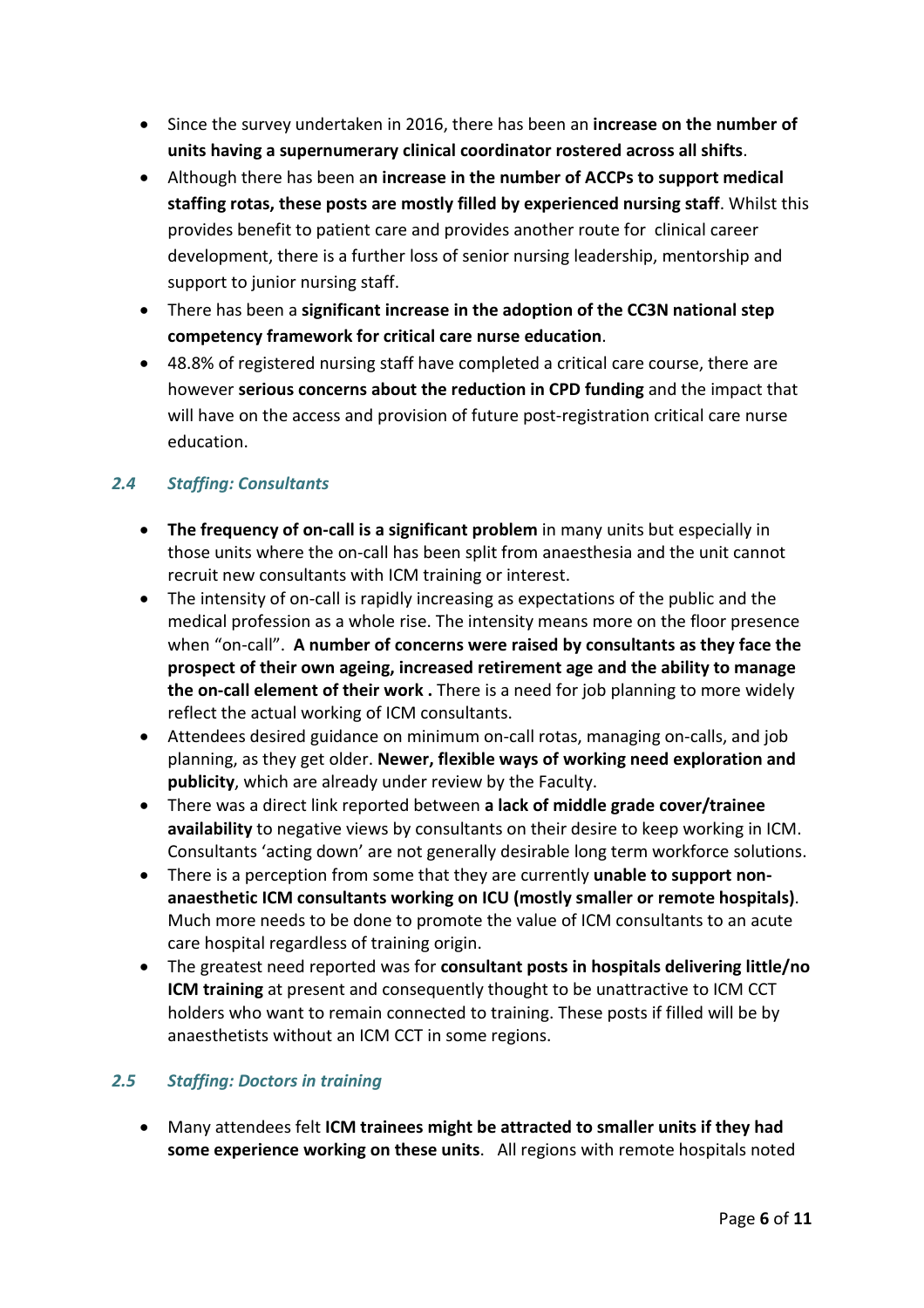that there is little preparation for consultants to work in remote sites. This is something under consideration by Regional Advisors.

- There was a strong view that **more ICM training is needed for physicians to support their general medical experience** and for other groups, e.g. Foundation Doctors, to encourage recruitment into ICM. This must be accompanied by their service provision to ICM to make the investment in their training worthwhile. The FICM has undertaken extensive discussions with the Royal Colleges of Physicians to have ICM included for the first time in core medical training. The new Internal Medicine curriculum will be introduced in 2019).
- **Recruitment and trainee post growth differs considerably by region**, with some regions regularly not filling all of their posts whilst some regularly reaching 100% fill rates with appointable candidates being turned away. The CRW will work directly with regions where growth is most needed following the finalisation of 2018's national recruitment numbers.

#### *2.6 Staffing: Advanced Critical Care Practitioners (ACCPs)*

- In the FICM census (2017) **20% of units are now training or have ACCPs working in the unit**. This is the most radical change in ICM critical care staffing in recent years.
- The ACCP workforce needs to grow but making it happen is an issue as most hospitals are **unable to finance** and train when they may have need for only 1 or 2 ACCPs on their staff.
- A need was identified for **regional finance/planning of ACCP training** to facilitate this growth plus an agreement on payscales to stop poaching between hospitals. The Faculty has promoted the importance of ACCP regulation and will now review promotion of the ACCP workforce to regional training budget holders.

## *The need for a national ACCP training programme – a view from the North Trent Critical Care Network.*  $\mathcal{U}$  -<br> $\mathcal{U}$  ne need

*"A few years ago Sheffield Teaching Hospitals (STH) correctly predicted the future and saw reductions in medical workforce numbers for critical care. They developed a business case and along with Sheffield Hallam University (SHU) invested and developed a course and trained enough ACCP's to successfully replace a tier of junior doctors covering the critical care unit. This course continues today and is managed by both STH and SHU.*

*The smaller hospitals within the network are now experiencing difficulties with the [reduction in] numbers of the medical workforce. However, as it is not a complete loss of a tier of doctors in any one of the hospitals ,they don't feel they can develop a standalone business case to invest in training 1 or 2 ACCPs for their own Trust. All the smaller hospitals would however be keen for a regional (or national) training scheme for ACCPs that they could contribute to and benefit from."*

#### *Dr Chris Scott*

*Clinical Lead North Trent Critical Care Network*

"<br>"<br>"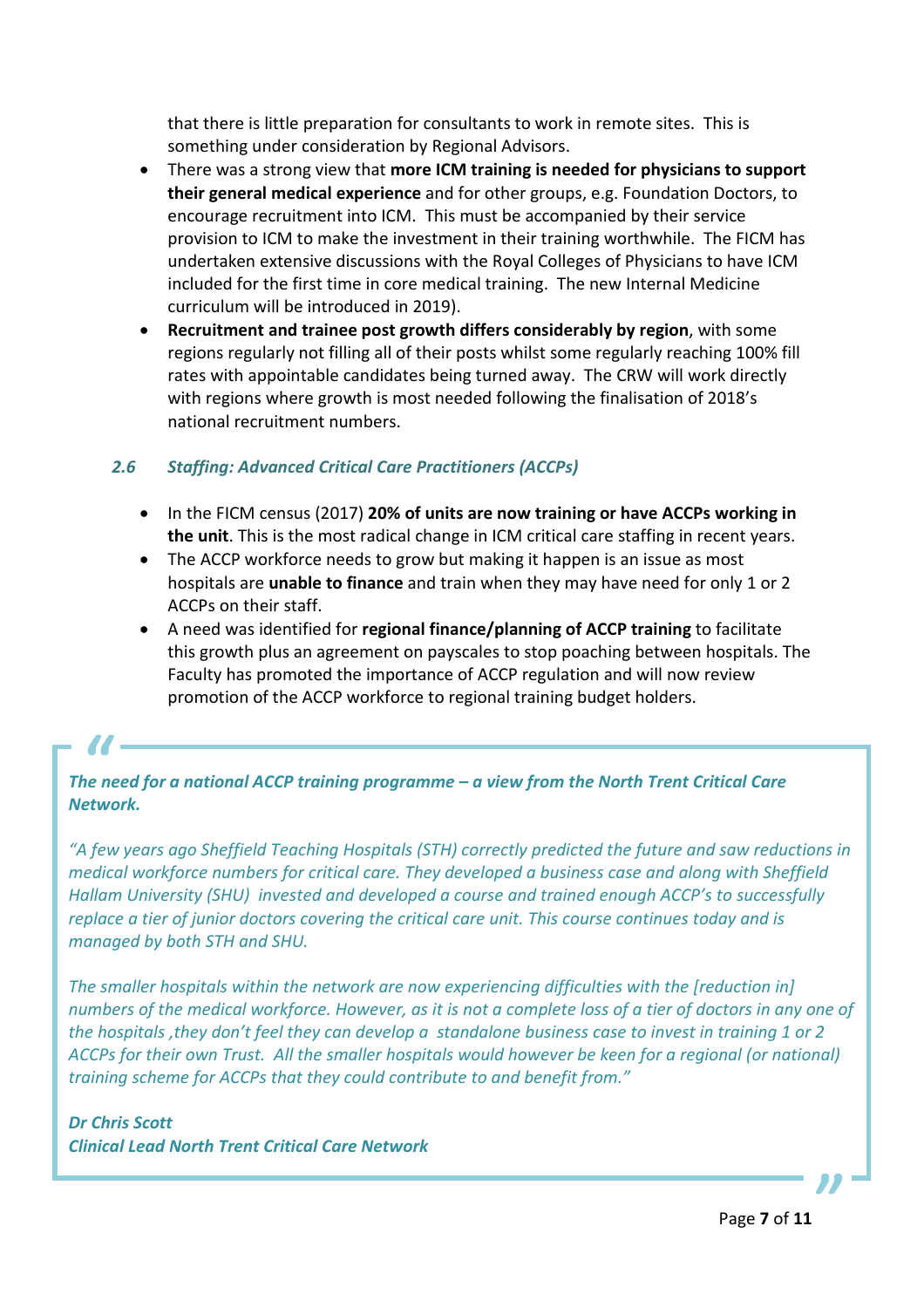#### *2.7 Resources: Beds and commissioning*

- It was felt there was **a definite need to develop enhanced facilities** to support elective activity e.g. Enhanced Care / Post Anaesthesia Care Units (Level 1+) and that these are NOT covered by critical care medical staff. Places that have developed them have found benefit, but if covered by critical care medical staff it adds to the critical care burden. This is being taken forward through the Faculty's Enhanced Care working group, taking place under the Critical Futures initiative.
- **Some larger units also lack physical resources like staffed beds**. This possibly reflects the fact that smaller units may refer into larger units for complex or specialist treatments like complex pancreatitis management. This creates a constant demand on larger centres.
- Resources do not follow the patient so centralisation of services (i.e. through commissioning reconfiguration) without discussion with ICM is having an impact in all areas. **There was generally a lack of direct ICM involvement with service reconfiguration, though where it has occurred it has worked well.** Critical care is pivotal to  $21<sup>st</sup>$  century medicine but is often not perceived by administrators as a driving factor in reconfiguration of services.

#### *2.8 Impact of GPICS and visiting*

- **Whilst those present were positive about the need to have clearly defined provision standards, there was a mixed response regarding the benefits of GPICS in encouraging change**. Some respondents felt the aspirational aspect of some of the standards made making the case for investment in ICM difficult. However, others reported that using the standards was a very effective means to facilitate change e.g. the appointment of additional consultant staff.
- It was noticeable that **splitting of consultant rotas has been much easier in population dense and urban areas**; other units are struggling to achieve a solution.
- Care Quality Commission visits (which utilise GPICS standards) were viewed as having been largely beneficial in bringing about change.

#### **2.9 Specialist critical care provision**

- **No specific concerns were raised regarding neurocritical care provision** (and one region with a standalone neuro ICU had no recruitment issues) but general comments were made regarding ICM CCT holders being more likely to want to work in general rather than in specialised units.
- **Cardiac ICM was noted to be of special concern**: there are more standalone Cardiac ICUs and rotas were perceived as onerous. Solutions discussed included using some general ICU specialists to input into daytime CICU sessions and appointing cardiac trained anaesthetists with an interest in ICM.
- The now Smaller and Specialist Units Advisory Group is closely connected in with the cardiac and neuro organisations to take forward discussions in these areas longer term.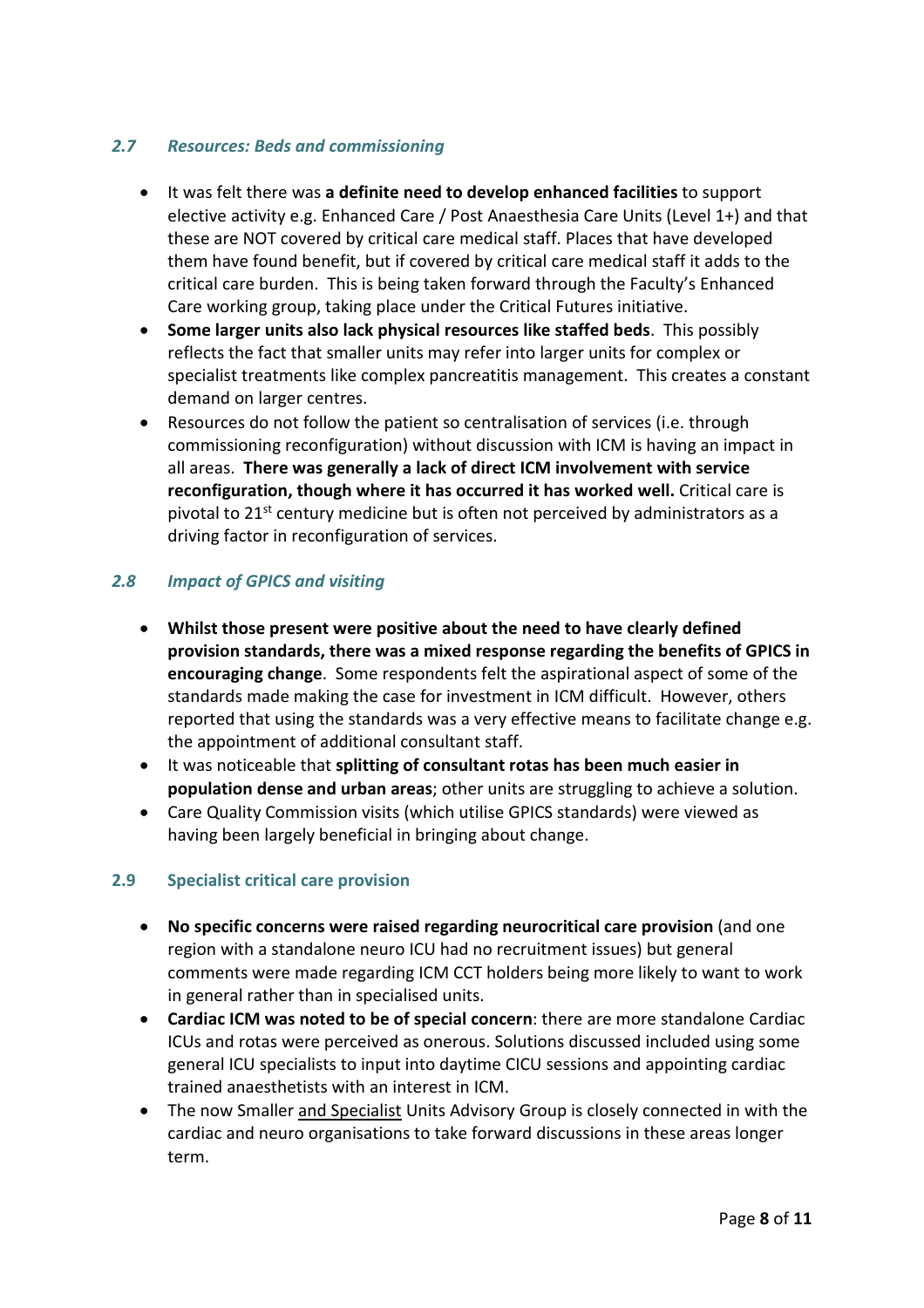### **3 RECOMMENDATIONS**

*"It was helpful to highlight some idea of the extent of the problems associated with medical staffing in critical care and have an idea of the trainees expected to come out of the system and the projected demand as estimated by the clinical teams in the different units. It could also be that the meeting made people think about the problem and how it could be dealt with."*  $\mathbf{U}$  -<br>t was *t*<br>itical c

#### *ODN Lead, North West*

#### **3.1 Engagement with national bodies**

The Faculty now has a strong enough evidence base to take forward an exercise in increasing the engagement of the specialty nationally with key stakeholders (NHS England, Health Education England, devolved nation governments, NHS Improvement, commissioning bodies). This should be via direct meetings and through a summarising document of the key issues in the specialty. The Faculty should work with media stakeholders to make the specialty's workforce issues more publically available, whilst preserving the essential relationship with national stakeholder bodies.

There is the opportunity via the Getting It Right First Time (GIRFT) programme to review the bed and human resource requirements of critical care. Although limited initially to England, the UK-wide Faculty's engagement with this project presents an opportunity for its outcomes to be heard across all four nations.

#### **3.2 Engagement with clinical leads and sharing solutions**

The Faculty should set up a **Clinical Leads Network** involving both hospital and Operational Delivery Network leads, to increase engagement with these individuals. Many of the issues raised are not within the power of individual Clinical Leads to resolve and so need discussion and central Faculty lobbying as well as information sharing regarding solutions. Examples include lack of ICM input into service reconfigurations and funding negotiations.

There is a need to more visibly share and promote solutions that have worked in regions, including cross-site and hub and spoke working. This can be achieved through the Faculty's Careers, Recruitment & Workforce (CRW) Committee as well as through the newly developed Clinical Leads Network. One example would be demonstrating how to develop job plans and funding for non-anaesthetic ICM CCT holders to work in hospitals currently advertising posts for ICM/anaesthetic ICM CCT holders only.

"<br>"<br>"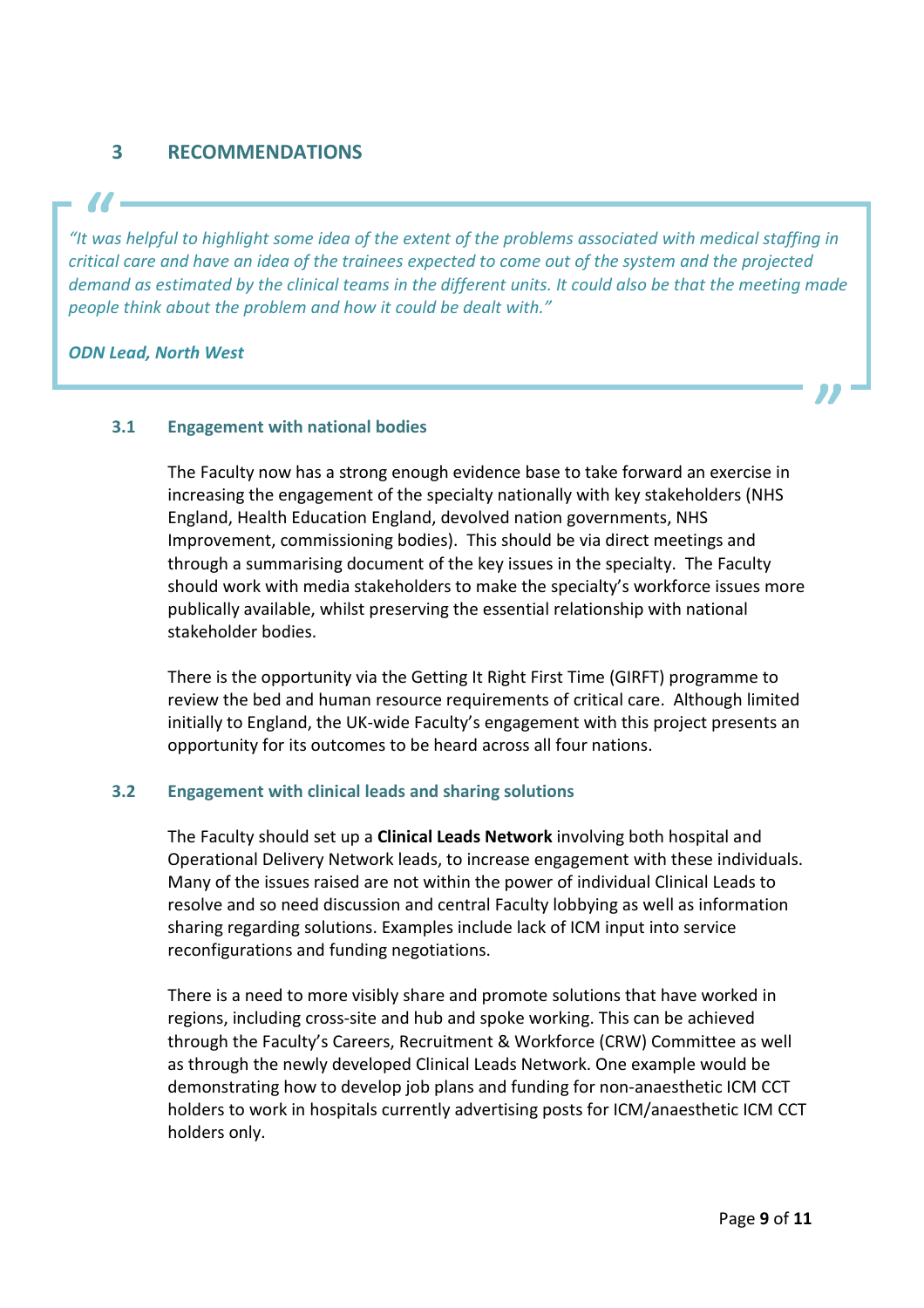#### **3.3 Engagement with members**

Several themes are already under consideration by the Faculty but awareness of Faculty activity in these areas is sometimes patchy. The Faculty will take forward wider promotion of its activities with members. This should include turning the workforce data pack (which has been made available to Regional Advisors since 2014 to present the case for growing training numbers) into a public resource that brings together a larger suite of information.

#### **3.4 Engagement with nursing and AHP organisations**

The Engagements have demonstrated clear issues across all critical care workforce groups. The Faculty should work more closely with nursing and AHP organisations to ensure they we can provide support for their workforce needs and working conditions, and to ensure all critical care workforce needs are clearly communicated to national stakeholders. The Faculty should offer nurses and AHPs direct affiliation to the Faculty so their involvement becomes a greater part of our day-to-day business.

#### **3.5 ACCP training, funding and regulation**

The ACCP training and funding situation is an important and immediate risk to the wider expansion of a professional group that is demonstrating a significant way forward to issues of middle grade staffing, meeting the GPICS recommended ratios, and support for smaller units. The need to fund and organise training on a wider basis than through individual hospitals has been a strong theme. This was perceived as a more important issue than regulation at present. The Faculty will take this forward through the CRW's ACCP Sub-Committee.

On regulation, the Faculty has taken on the cause of ACCPs and making the case for ACCP regulation. The Faculty is taking an active part in the ongoing HEE Medical Associate Professionals project that is most likely to make this happen in what, unfortunately, is an environment in which the DH remains unreceptive to this need. The Faculty should continue to engage at the highest levels with national stakeholders on the need to develop this group and support their training aspirations.

#### **3.6 Training exposure and reviewing specialist training**

There is a need to ensure earlier and more sustained exposure to ICM training prior to specialist training. Exposure during Core training, through the Faculty's engagement in the Acute Care Common Stem committee and the new addition of ICM training as part of the Internal Medicine curriculum, is developing well. Undergraduate Training is beginning to move forwards with the production of the [first undergraduate framework](https://www.ficm.ac.uk/training-examinations/undergraduate-education) for the specialty. The Faculty can now usefully take forward some work on a framework for Foundation doctors in critical care.